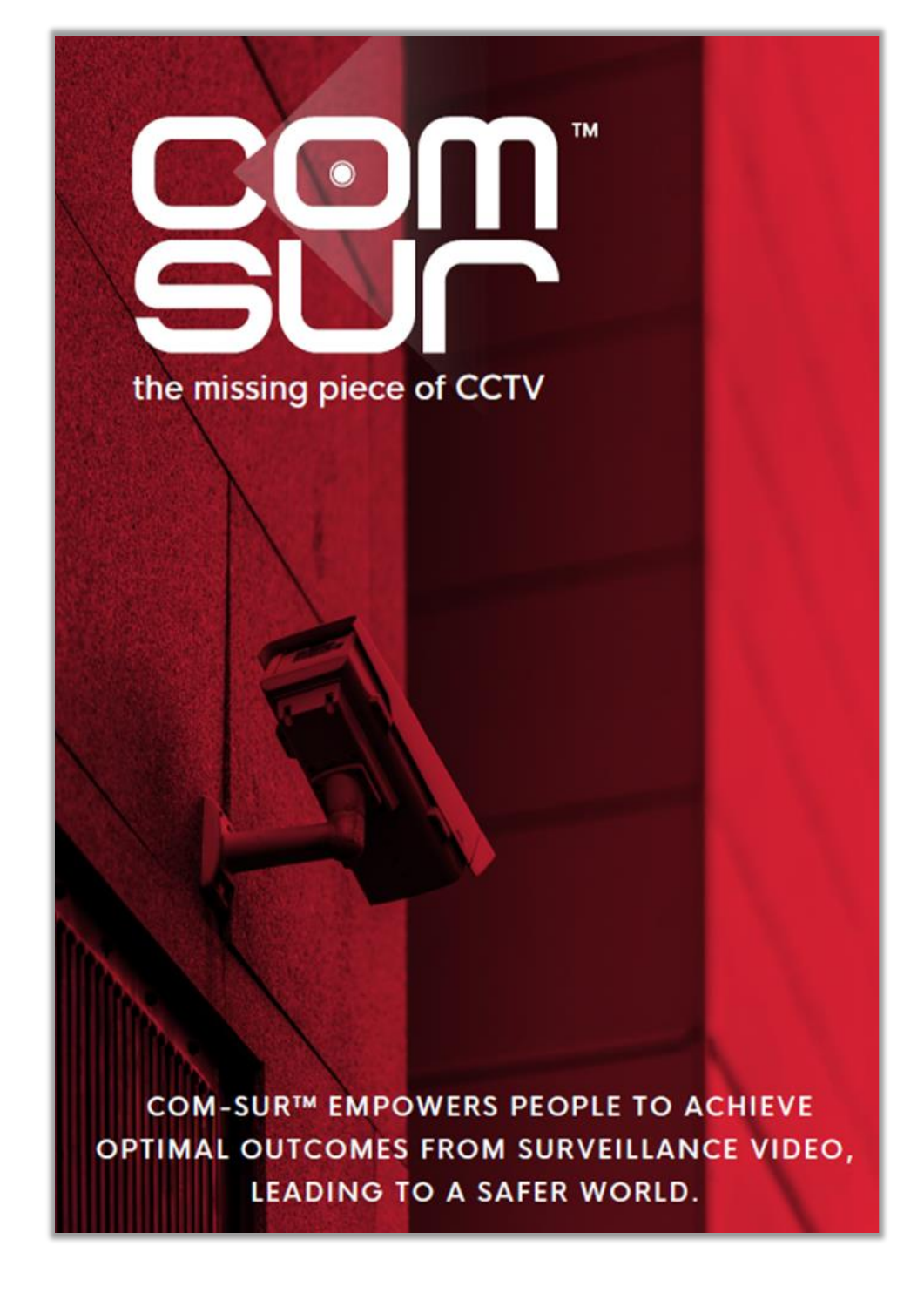

# **CHANNEL PARTNER PROCESS**

### COM-SUR<sup>™</sup> Channel Partner Program – a brand new business opportunity

We welcome you to the COM-SUR Channel Partner Program. Together, let's empower every user of CCTV to achieve optimal outcomes from surveillance video. In order to make this relationship a successful one, we do require that the following steps are taken at the earliest from your side.

## COM-SUR Channel Partner Agreement

Upon your confirmation, we will be pleased to send you our standard Channel Partner agreement.

#### COM-SUR Channel Partner Pricing

Upon receipt of the Channel Partner agreement, we will share our price list with yourselves.

#### COM-SUR Channel Partner Training Program

In order to offer the correct solution to your customers, it is necessary that your team undergoes a detailed COM-SUR training program. However, before we can commence with the same, we request you to go through some reading material and videos. As a checklist, kindly answer the following questions which apply to all those who will be a part of the COM-SUR team at your end:

1. Has COM-SUR's website been studied in detail? Expected time – 60 minutes - Yes/No

The website is divided into 9 sections which can be accessed by clicking on the links on the right side of the website. Each section has detailed information ('learn more') which also needs to be studied.

2. Have the videos under the WORKING tab been seen in detail? Expected time – 30 minutes - Yes/No

3. Which of the white papers have been read? These are available under the section USE CASES. Expected time – 30 minutes per white paper - Yes/No - Please list down the details below. While it would be a good idea to read all the white papers, please list any three white papers that seem most important to you at this time. We shall be appending the list from time to time.

\_\_\_\_\_\_\_\_\_\_\_\_\_\_\_\_\_\_\_\_\_\_\_\_\_\_\_\_\_\_\_\_\_\_\_\_\_\_\_\_\_\_\_\_\_\_\_\_\_\_\_\_\_\_\_\_\_\_\_\_\_\_\_\_\_\_\_\_\_\_\_\_\_\_\_\_\_\_\_\_\_\_\_

\_\_\_\_\_\_\_\_\_\_\_\_\_\_\_\_\_\_\_\_\_\_\_\_\_\_\_\_\_\_\_\_\_\_\_\_\_\_\_\_\_\_\_\_\_\_\_\_\_\_\_\_\_\_\_\_\_\_\_\_\_\_\_\_\_\_\_\_\_\_\_\_\_\_\_\_\_\_\_\_\_\_\_

Copyright Hayagriva Software (P) Ltd., Mumbai, India CIN: U72900MH2001PTC134110 - E-Mail: [info@comsur.biz](mailto:info@comsur.biz) - Website[: www.comsur.biz.](http://www.comsur.biz/) Private and Confidential. All rights reserved. Patents Pending. COM-SUR is the registered TM of Hayagriva Software (P) Ltd. All other names used in this document belong to their respective owners. By reading this document you accept that it is your obligation to ensure that you are legally allowed to read this document. All content is without prejudice and is subject to change without notice. No warranties or guarantees w.r.t. the benefits of using COM-SUR are provided or should be assumed to be provided. Document last updated on 09<sup>th</sup> June 2022.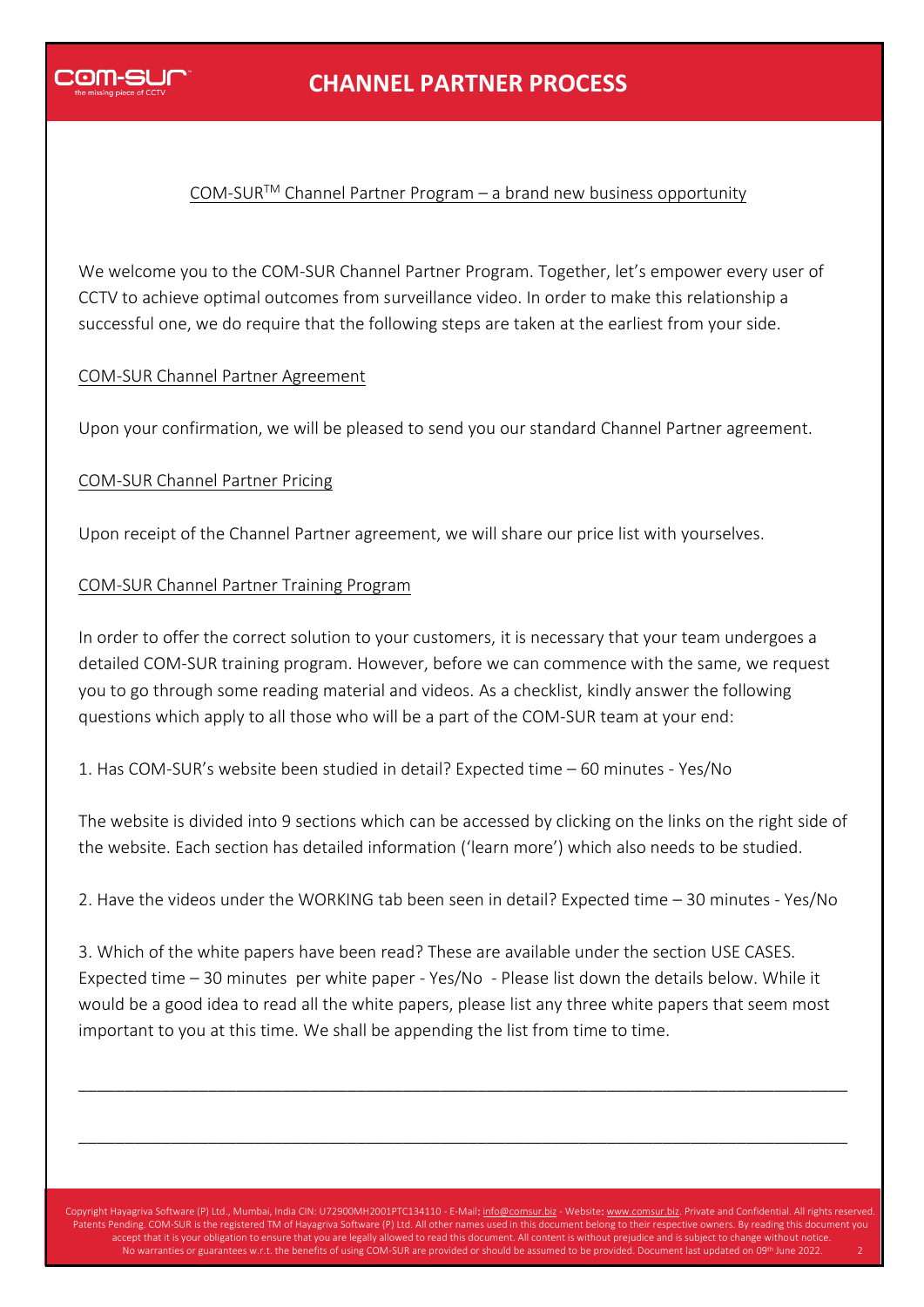

# **CHANNEL PARTNER PROCESS**

4. Has the free COM-SUR HOME version available under the DOWNLOADS tab been downloaded, installed, and evaluated? Also, has the user manual of the same available under the same tab been studied. – Yes/No.

5. Have the notes on Overview of COM-SUR, and Benefits of COM-SUR for the Police/LEA/Defence available under the DOWNLOADS tab been studied. Expected time – 15 minutes per note – Yes/No

6. Have the Suggested CCTV Signage and the Daily CCTV Video Footage Auditing Chart available under the DOWNLOADS tab been seen? Expected time – 15 minutes Yes/No

7. Has the Channel Partner Program document available under the DOWNLOADS tab been studied in detail? Expected time – 90 minutes – Yes/No

8. Has the COM-SUR Version Comparison document available under the DOWNLOADS tab been studied? Expected time – 20 minutes – Yes/No

9. Has the 'Workflow of COM-SUR installation and configuration' document available under the DOWNLOADS tab been studied in detail? Expected time – 15 minutes – Yes/No

## COM-SUR – a comparative study with a VMS, video analytics/AI/ML

Because COM-SUR is such a unique concept, we are often asked how it compares with a video management system, video analytics, Artificial Intelligence (AI), and Machine Learning (ML) technologies. Please find herewith the link to a document that brings out a case for COM-SUR as a far broader and supporting tool which benefits all users of CCTV/ surveillance cameras.

https://www.comsur.biz/COM-SUR - Template no. 13.1 - Comparative study with a VMS, VA, AI, ML.pdf

Expected time to study the above document  $-20$  minutes  $-$  Yes/No

## COM-SUR – Higher Versions

Upon your confirmation that all of the above have been completed, we will be pleased to send you the setup files for COM-SUR ULTIMA (highest version) and RIP-IT, a video frame extraction tool built by us.

## Courses

Please take these short online very sharply priced courses that cover three COM-SUR versions. These courses will lay the foundation for the training and will allow you to work very easily with all the versions of COM-SUR. Upon completion of the courses, please send us the certificates that will be provided by Udemy. These three courses, are based on three COM-SUR versions as explained below:

Copyright Hayagriva Software (P) Ltd., Mumbai, India CIN: U72900MH2001PTC134110 - E-Mail: [info@comsur.biz](mailto:info@comsur.biz) - Website[: www.comsur.biz.](http://www.comsur.biz/) Private and Confidential. All rights reserved Patents Pending. COM-SUR is the registered TM of Hayagriva Software (P) Ltd. All other names used in this document belong to their respective owners. By reading this document you accept that it is your obligation to ensure that you are legally allowed to read this document. All content is without prejudice and is subject to change without notice. No warranties or guarantees w.r.t. the benefits of using COM-SUR are provided or should be assumed to be provided. Document last updated on 09th June 2022.